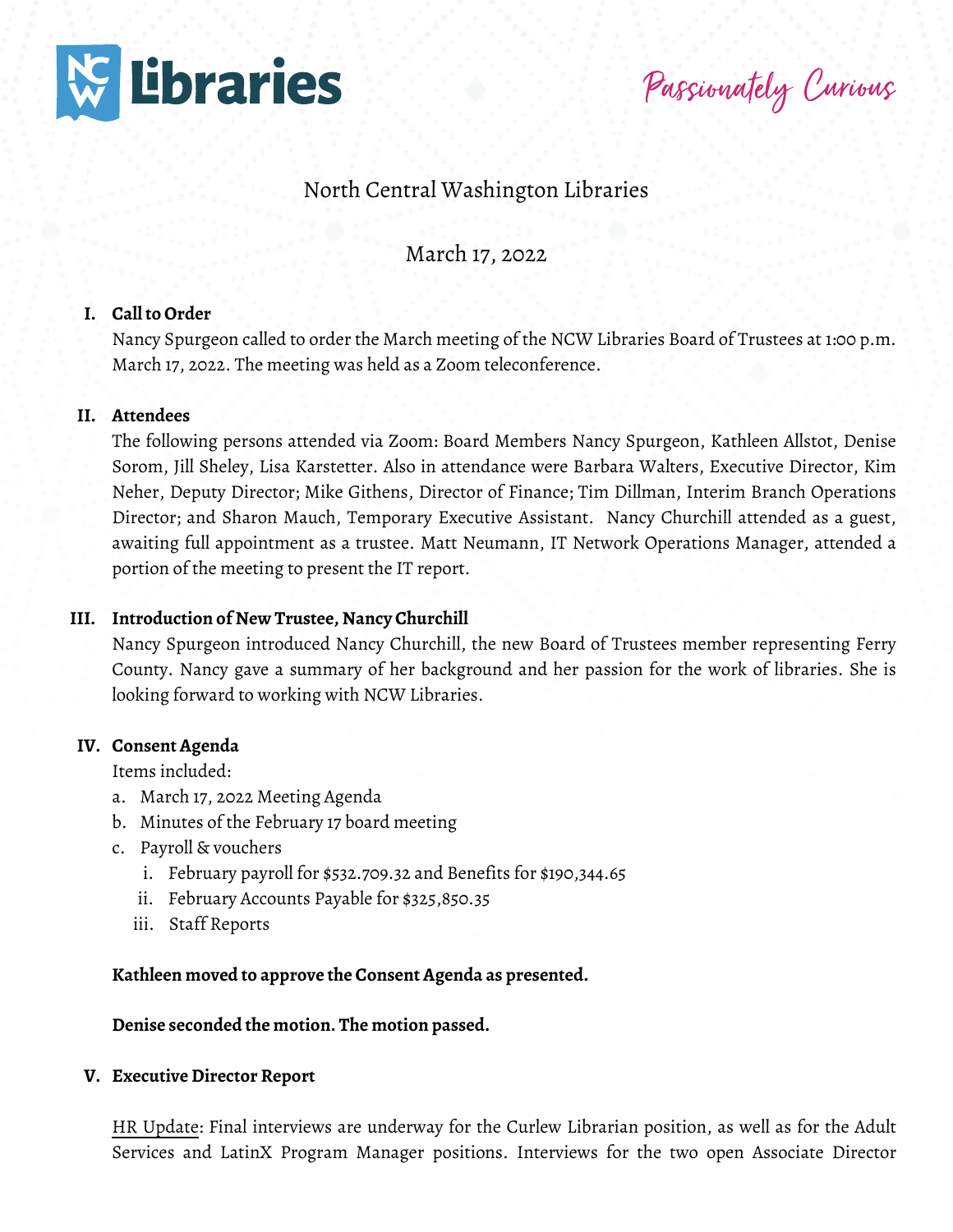positions will be arranged after review of the qualified applicants. First round interviews will be conducted via Zoom, and the second-round interviews will be in person. Refer to the NCW Libraries website for more information on the positions for which we are recruiting.

There was a labor management meeting with the union. Updates were given on their election of union officers. A positive working relationship is expected.

HR has arranged travel and lodging for fifteen NCW library staff to attend the PLC Conference in Portland next week. There are ten staff members who will be attending the conference virtually as well.

The new payroll system will be rolled out on April 16 with the first pay date on May 10. Supervisors will receive training on March 28, and training for staff will follow in the first 2 weeks of April.

Intellectual Freedom: Barbara addressed this topic in the interest of being proactive in the event branch librarians face challenges by patrons concerning library materials. She described the process by which a patron can submit a challenge. She also asked the Board to reaffirm the Statement from the Collection Development Policy that was adopted by the Board. The Board agreed to reaffirm this statement. Training will be provided to branch staff concerning this issue.

Mask Mandate Update: The COVID taskforce, led by Tim, was acknowledged for its work during the pandemic in ensuring the safety of library employees. Although the mask mandate has been lifted, continual guidance is offered to keep our staff and patrons safe.

## **VI. Authorization for Increase to Nash Consulting Contract**

Barbara asked for an increase to the current contract with Nash Consulting. This would provide a second phase that would include 360 reviews of leadership and then provide feedback to staff to help them grow as well. Staff also asked for additional training on conducting community-based meetings. The extra training will exceed the original threshold; therefore, Board approval of additional funds is required.

Kathleen moved to approve the second phase of the Nash Consulting work. Lisa seconded the motion. The motion passed.

#### **VII. Financial Report**

Mike presented the February financial report. Total revenue at the end of month is low but within the range of what is expected at this point in the year. The personnel budget is underspent by 2.5%. The district is budgeted as though all open positions were filled. As recruitment continues those funds will be spent. Under Public Services supplies, \$18,000 of the expended amount was due to purchases in preparation for the Summer Library Program. The Library Books and Materials is spending pretty consistently in the first two months of the year, and this area will likely increase with more attention and direction from the new Associate Directors.

Mike mentioned that increases in fuel expenses has that line item overbudget. Repairs and Maintenance was a little higher than expected in February due to a delivery vehicle that had to be repaired.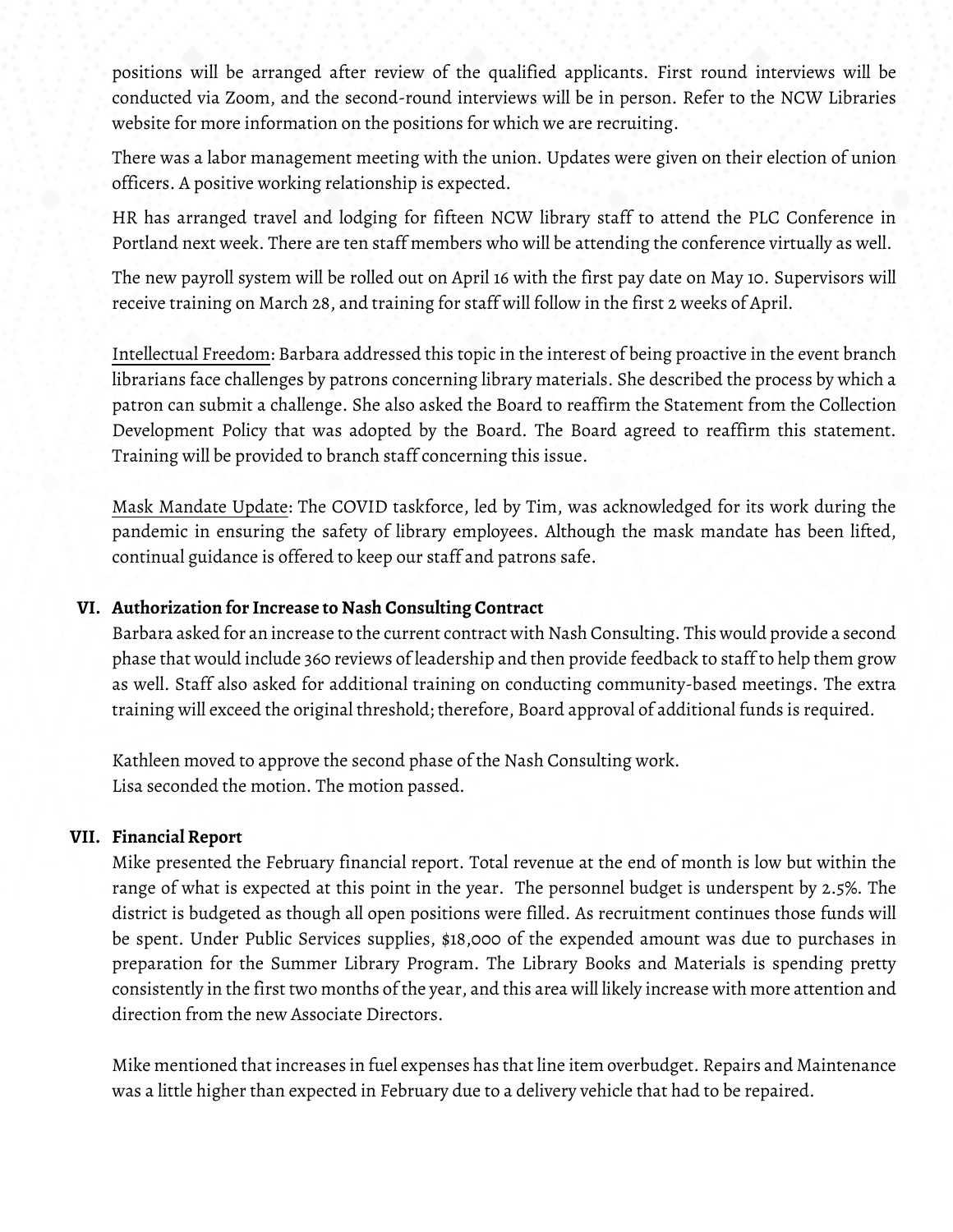## **VIII. Facilities Improvement Plan**

Kim reported on the successful community meetings with the cities of Warden, Leavenworth, and Mattawa, with 100% verbal agreement to the 4 items required of the cities for investment in a facility: 1) 10-year guarantee occupancy; 2) permission to make improvements; 3) make concrete plan to address deficiencies in space; 4) continued active participation throughout the process to engage the community. The next step is drafting written agreements. The written agreements will align with the current maintenance and use agreements set forth for the current facilities. The process has begun to define the roles of the project personnel, followed by choosing a library design firm, other vendors, and other project details as they move forward. Kim also shared an outline of status of current projects concerning all branches, as well as a detailed project update of the Winthrop, Waterville, and Wenatchee branches. Cashmere library is also interested in relocating and the city suggested taking over the Riverside Center which would be an ideal location. Talks are taking place with the community.

### **IX. Branch Report**

Tim reported that he and Kim along with 11 branch staff members will be attending the PLA conference in Portland next week and 10 others will attend virtually. The safety committee relaunched with the first meeting on 3/16/22. The members will serve for 1 year and consist of 10 members: one each of the 6 regions and the Distribution Center and 3 others appointed by administration. The committed is tasked with updating the accident prevention manual and reviewing accidents and near misses as they occur. Concerns and suggestions can be brought to the safety committee to address for a safer working environment. Annual training for staff will also be established.

Area managers met to discuss changes to branch hours which would go into effect at in early June. This correlates in part with establishing hours for the new Winthrop branch opening, as well as the kickoff of the Summer Library Program, and a June marketing campaign to invite the public back to their libraries. The first draft of new branch hours will be available in mid-April and will be firmed up by early May. Denise asked if there is data concerning foot traffic and how it corresponds to time of day so that branch staff can be informed of hours that are in most demand. Tim responded that he provided foot traffic and circulation data for each location, so that current needs are still met. In addition, they are being intentional with current usage as well as being pro-active in finding ways to increase foot traffic at other times.

Mask messaging has changed to reflect that masking is now recommended but not required. Branch staff were surveyed concerning the issue and most are in favor of the change in policy. Social distancing is still encouraged in facilities. Indoor programming will not resume system-wide until May 16 at the earliest, although branches have permission to adjust that timeline as they see fit. In the meantime, branches continue to offer creative ways to serve their communities.

#### **X. IT Report**

Matt Neumann, Network Operations Manager, filled in as the IT representative to provide the IT report. The phone system implementation is more than halfway complete and is anticipated to be complete by the 1<sup>st</sup> week of April. They are also working on a more comprehensive auto attendant with the Communications and Mail Order Departments. The Microsoft migration plan is in Phase 2 with a goal to